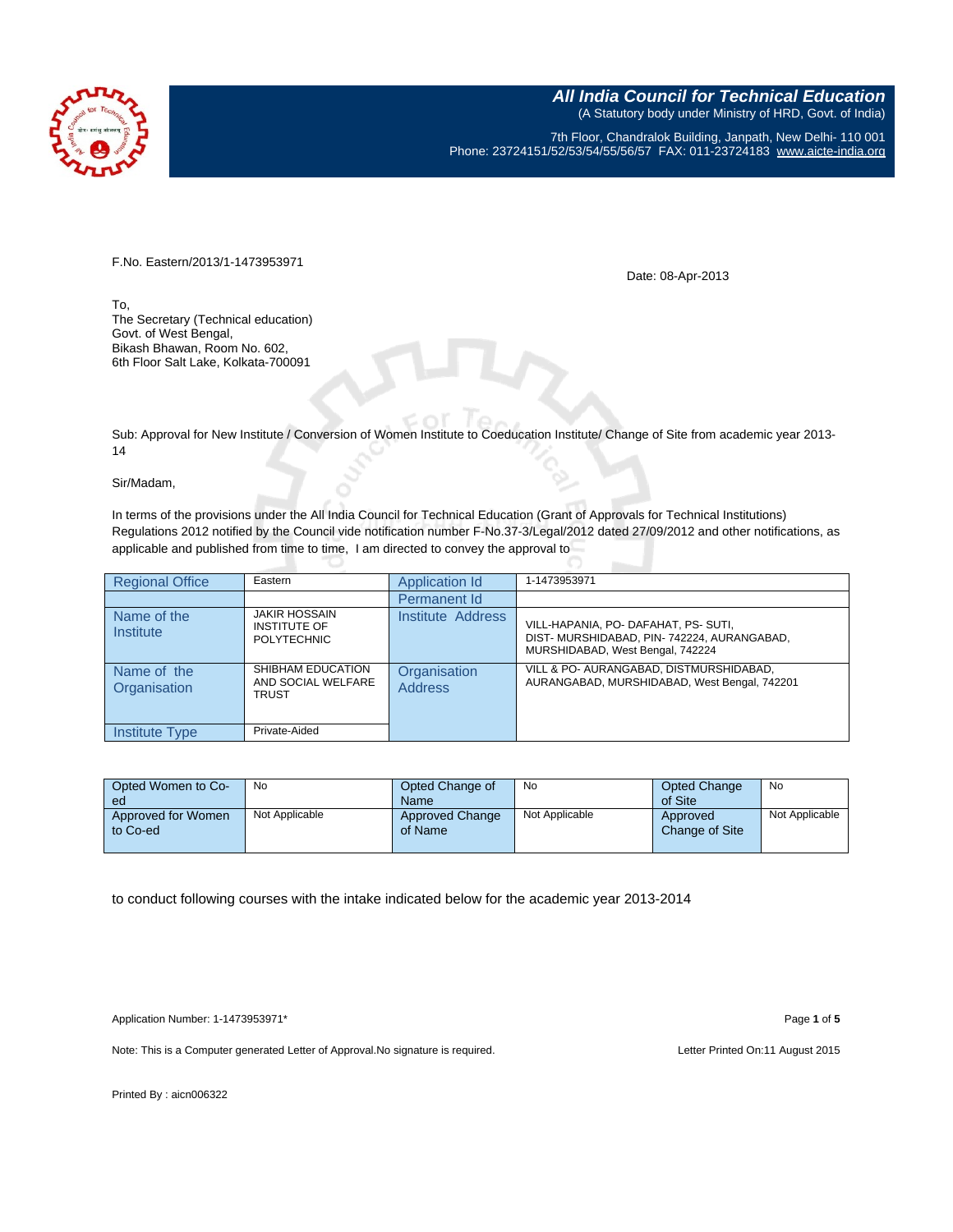



7th Floor, Chandralok Building, Janpath, New Delhi- 110 001 Phone: 23724151/52/53/54/55/56/57 FAX: 011-23724183 [www.aicte-india.org](http://www.aicte-india.org/)

|                | Application Id: 1-1473953971                          |              |                             |                                                                                                                       |                            | $\overline{p}$                                                                      |                                             |            |            |                          |
|----------------|-------------------------------------------------------|--------------|-----------------------------|-----------------------------------------------------------------------------------------------------------------------|----------------------------|-------------------------------------------------------------------------------------|---------------------------------------------|------------|------------|--------------------------|
| S.No.          | Programme                                             | <b>Shift</b> | Level                       | Course                                                                                                                | Part<br>Full /<br>Time     | Affiliating<br><b>Body</b>                                                          | approved<br>13-14<br><b>Intake</b><br>$3-1$ | <b>PIO</b> | <b>NRI</b> | Collaboration<br>Foreign |
| 1              | <b>ENGINEERING</b><br><b>AND</b><br><b>TECHNOLOGY</b> | 1st Shift    | <b>DIPLOMA</b>              | <b>CIVIL</b><br><b>ENGINEE</b><br><b>RING</b>                                                                         | <b>FULL</b><br><b>TIME</b> | West Bengal<br><b>State Council</b><br>of Technical<br>Education,<br>Kolkata        | 60                                          | <b>NA</b>  | <b>NA</b>  | <b>NA</b>                |
| $\overline{2}$ | <b>ENGINEERING</b><br><b>AND</b><br><b>TECHNOLOGY</b> | 1st Shift    | <b>DIPLOMA</b>              | <b>MECHANI</b><br>CAL<br><b>ENGINEE</b><br><b>RING</b>                                                                | <b>FULL</b><br><b>TIME</b> | West Bengal<br><b>State Council</b><br>of Technical<br>Education,<br>Kolkata        | 60                                          | <b>NA</b>  | <b>NA</b>  | <b>NA</b>                |
| 3              | <b>ENGINEERING</b><br><b>AND</b><br><b>TECHNOLOGY</b> | 1st Shift    | <b>DIPLOMA</b>              | <b>ELECTRI</b><br>CAL<br><b>ENGINEE</b><br><b>RING</b>                                                                | <b>FULL</b><br><b>TIME</b> | <b>West Bengal</b><br><b>State Council</b><br>of Technical<br>Education,<br>Kolkata | 60                                          | <b>NA</b>  | <b>NA</b>  | <b>NA</b>                |
| 4              | <b>ENGINEERING</b><br><b>AND</b><br><b>TECHNOLOGY</b> | 1st Shift    | <b>DIPLOMA</b><br>यागः<br>o | <b>ELECTRO</b><br><b>NICS AND</b><br><b>TELECOM</b><br><b>MUNICATI</b><br><b>ONS</b><br><b>ENGINEE</b><br><b>RING</b> | <b>FULL</b><br><b>TIME</b> | <b>West Bengal</b><br><b>State Council</b><br>of Technical<br>Education,<br>Kolkata | 60                                          | <b>NA</b>  | <b>NA</b>  | <b>NA</b>                |
| 5              | <b>ENGINEERING</b><br><b>AND</b><br><b>TECHNOLOGY</b> | 1st Shift    | <b>DIPLOMA</b>              | <b>COMPUT</b><br><b>ER</b><br><b>SCIENCE</b><br><b>AND</b><br><b>TECHNOL</b><br><b>OGY</b>                            | <b>FULL</b><br><b>TIME</b> | <b>West Bengal</b><br><b>State Council</b><br>of Technical<br>Education,<br>Kolkata | 60                                          | <b>NA</b>  | <b>NA</b>  | <b>NA</b>                |

**Note : The approval is valid for two years from the date of issue of this letter for getting affiliation with respective University and fulfilling State Govt. requirements for admission. If institution is unable to start in the academic session 2013-14 due to reason mentioned above, the institution will have to apply On-line on AICTE web portal in the next academic session for continuation of approved intake 2013-14.**

The Society/Trust/Institution shall obtain necessary affiliation / permission from the concerned affiliating University as per the prescribed schedule of the University/ Admission authority etc. The Applicant Society/Trust/Institution shall send information about commencement of the above courses to AICTE. In case the Institution is not in a position to commence the above mentioned courses for whatever reason during the two years period from the date of issue of this letter, the approval becomes invalid and the applicant Society/Trust/Institution shall make fresh application to AICTE for grant of approval as per the norms prevailing at that time.

All Institutions shall fulfill the following general conditions:

- 1. The management shall provide adequate funds for development of land and for providing related infrastructural, instructional and other facilities as per norms and standards laid down by the Council from time to time and for meeting recurring expenditure.
- 2. The admission shall be made only after adequate infrastructure and all other facilities, including the

Note: This is a Computer generated Letter of Approval.No signature is required. Letter Printed On:11 August 2015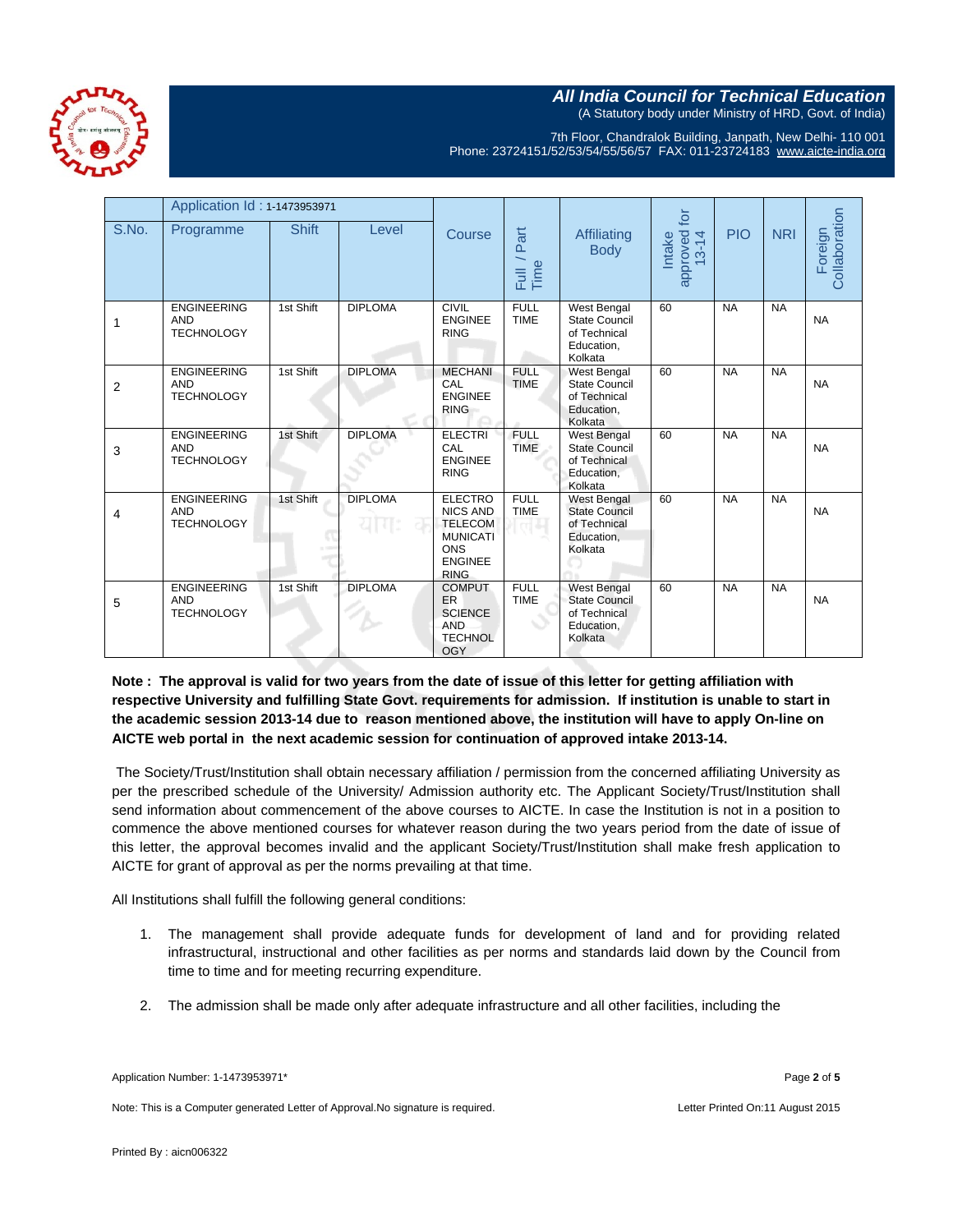

**All India Council for Technical Education** (A Statutory body under Ministry of HRD, Govt. of India) 7th Floor, Chandralok Building, Janpath, New Delhi- 110 001 Phone: 23724151/52/53/54/55/56/57 FAX: 011-23724183 [www.aicte-india.org](http://www.aicte-india.org/)

availability / recruitment of the required faculty are provided as per norms and guidelines of the AICTE.

- 3. The admissions shall be made in accordance with the regulations notified by the Council from time to time.
- 4. The curriculum of the course, the procedure for evaluation / assessment of students shall be in accordance with the norms prescribed by the AICTE and concerned affiliating university wherever applicable.
- 5. The management of the Institution shall not close the Institution or the institution shall not discontinue any course(s) or start any new course(s) or alter intake capacity of seats without the prior approval of the Council.
- 6. No excess admission shall be made by the Institution over and above the approved intake under any circumstances. In case any excess admission is reported to the Council, appropriate action as per the notified regulations shall be initiated against the Institution.
- 7. The institutions shall not have any collaborative arrangements with any Indian and / or Foreign Universities for conduct of technical courses other than those approved by AICTE without obtaining prior approval from AICTE. In case any violation is reported to the Council, appropriate action as per the notified regulations shall be initiated against the Institution.
- 8. The Institution shall not conduct any course(s) in the field of technical education in the same premises / campus and / or in the name of the Institution without prior permission / approval of AICTE. If found so, appropriate action as per the notified regulations shall be initiated against the Institution.
- 9. The institution shall not conduct any non-technical course (s) in the same premises / campus under any circumstances. In case any violation is reported to the Council, appropriate action as per the notified regulations shall be initiated against the Institution.
- 10. The institution shall operate only from the approved location, and that the institution shall not open any off campus study centers / extension centers directly or in collaboration with any other institution / university / organization for the purpose of imparting technical education without obtaining prior approval from the AICTE. If found so, appropriate action as per the notified regulations shall be initiated against the Institution.
- 11. The tuition and other fees shall be charged as prescribed by the Competent Authority within the overall criteria prescribed by the Council from time to time. No capitation fee shall be charged from the students / guardians of students in any form. If found so, appropriate action as per the notified regulations shall be initiated against the Institution.
- 12. The accounts of the Institution shall be audited annually by a certified Chartered Accountant and shall be open for inspection by the Council or anybody or persons authorized by it.
- 13. The Director / Principal and the teaching and other staff shall be appointed in given time frame and selection shall be done according to procedures, qualifications and experience prescribed by the Council from time to time and pay scales are as per the norms prescribed by the Council from time to time.
- 14. The technical institution shall publish an information booklet before commencement of the academic year

Note: This is a Computer generated Letter of Approval. No signature is required. Letter According the state Printed On:11 August 2015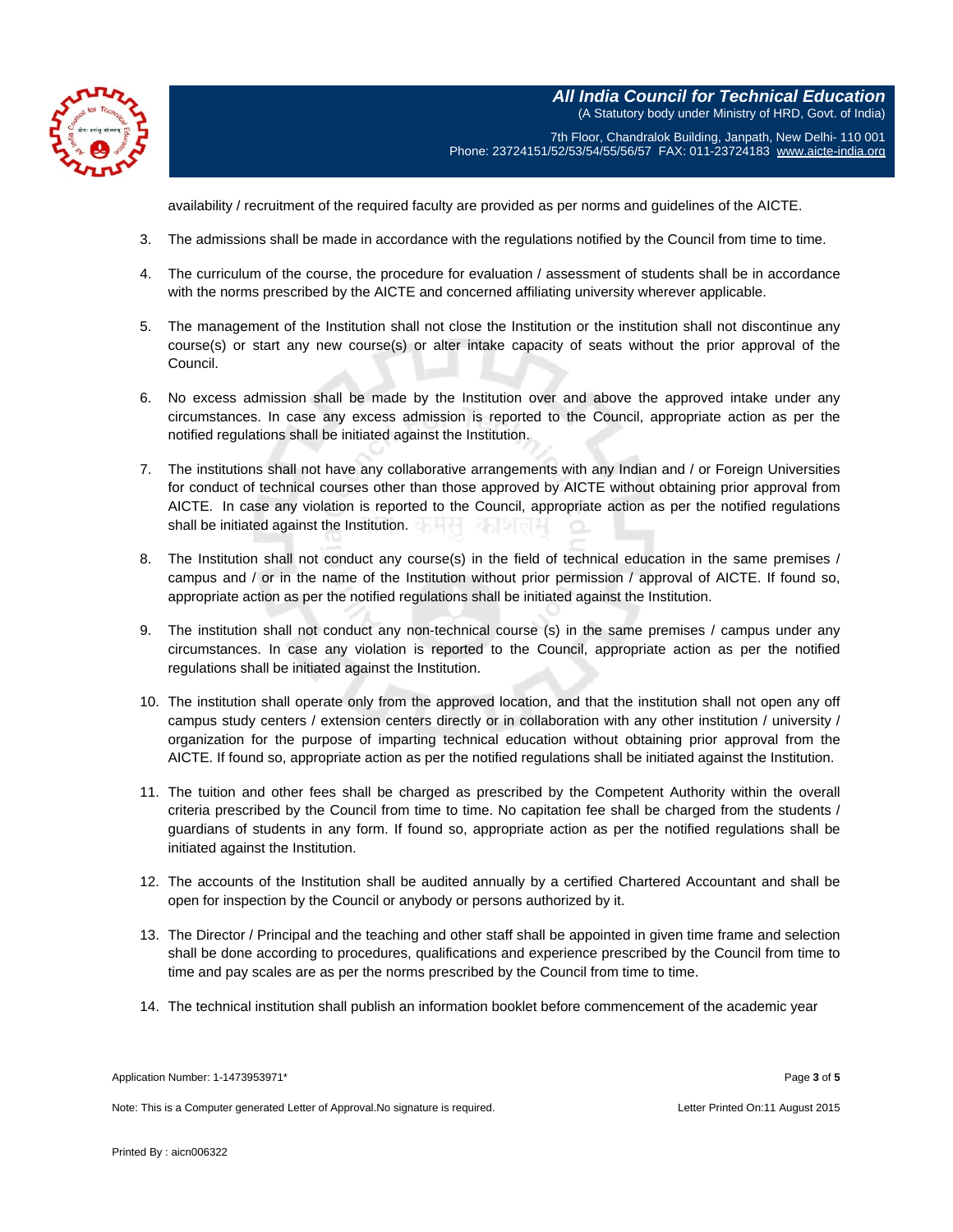

**All India Council for Technical Education** (A Statutory body under Ministry of HRD, Govt. of India) 7th Floor, Chandralok Building, Janpath, New Delhi- 110 001

Phone: 23724151/52/53/54/55/56/57 FAX: 011-23724183 [www.aicte-india.org](http://www.aicte-india.org/)

giving details regarding the institution and courses / programs being conducted and details of infrastructural facilities including faculty etc. in the form of mandatory disclosure. The information booklet may be made available to the stakeholders of the technical education. The mandatory disclosure information, as per directions in the AICTE website / Approval Process Handbook, shall be put on the Institution Website. The information shall be revised every year with updated information about all aspects of the institution.

- 15. It shall be mandatory for the technical institution to maintain a Website providing the prescribed information. The Website information must be continuously updated as and when changes take place.
- 16. If a technical Institution fails to disclose the information or suppress and / or misrepresent the information, appropriate action as per the notified regulations shall be initiated against the Institution.
- 17. AICTE may carry out random inspections round the year for verifying the status of the Institutions to ensure maintenance of norms and standards.
- 18. AICTE may also conduct inspections with or without notifying the dates to verify specific complaints, to verify adherence to AICTE norms & standards, and to verify any mis-representation, violation of norms & standards, mal-practices etc.
- 19. The Institution by virtue of the approval given by Council shall not automatically become claimant to any grant-in-aid from the Central or State Government.
- 20. In the event of a student / candidate withdrawing before the starting of the course, the wait listed candidates should be given admission against the vacant seat. The entire fee collected from the student, after a deduction of the processing fee of not more than Rs. 1000/- (Rupees one thousand only) shall be refunded and returned by the Institution / University to the student / candidate withdrawing from the program. It would not be permissible for Institutions and Universities to retain the School / Institution Leaving Certificates in original to force retention of admitted students.
- 21. The Institute shall take appropriate measures for prevention of ragging in any form, in the light of AICTE regulation "Prevention and Prohibition of Ragging in Technical Institutions, Universities including Deemed to Universities imparting technical education" Regulation 2009 (F.No. 37-3/Legal/AICTE/2009 dated 01/07/2009). In case of failure to prevent the instances of ragging by the Institutions, the Council shall take appropriate action as per the notified regulations.

The Management of the Institute shall strictly follow further conditions as may be specified by the Council from time to time. The Council may withdraw the approval, in case it observe any violation of the above conditions and / or nonadherence to the norms and standards prescribed by the Council, mis-representation of facts and submitting factually in correct information to it.

> **(Dr. Kuncheria P. Isaac)** Member Secretary, AICTE

Application Number: 1-1473953971\* Page **4** of **5**

Note: This is a Computer generated Letter of Approval. No signature is required. Letter Printed On:11 August 2015